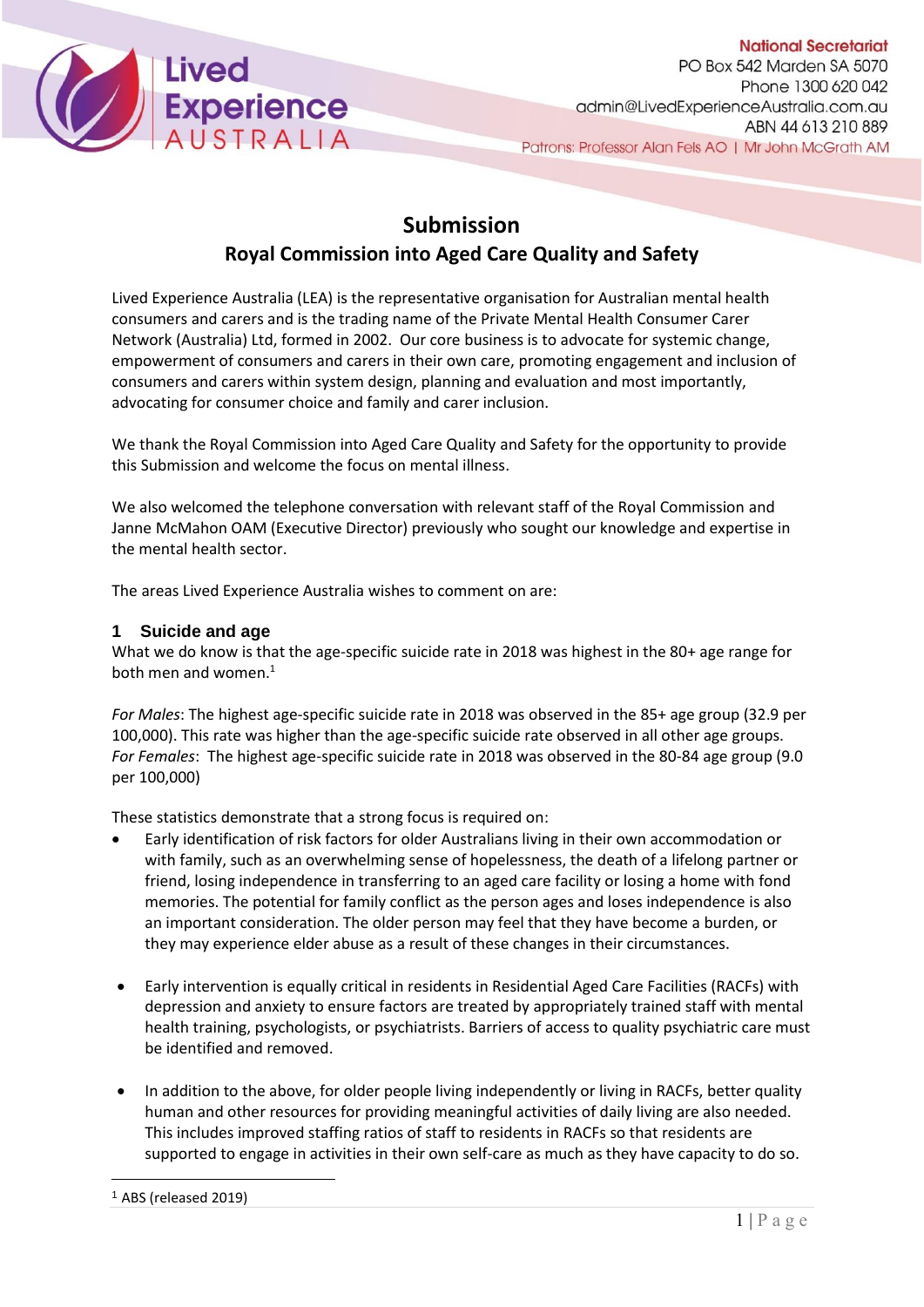This gives opportunities for improved self-esteem, dignity in care, self-respect, purpose in life and meaning, which are all important for mental health and wellbeing. For both older people living at home or in RACFs, this need also includes more resources for older people to continue to participate in their community and maintain their familial and friendship ties.

## **2 Dementia**

Dementia has profound consequences for the quality of life of the person with the illness and their families and carers. People with dementia become increasingly dependent on support for daily living. Dementia is often associated with ageing, but it can affect young people also.

Dementia is not a single specific disease rather a term used to describe a syndrome associated with many other different diseases that are characterised in the same manner in relation to impairment of brain functions, memory, perception, personality and cognitive skills. As it is a progressive disease, the impact increases as the severity of the condition progresses. It is usually gradual from onset, progressing in nature and severity and currently is irreversible.

Dementia and depression can occur separately or together. Sometimes it may be difficult to distinguish between them because the signs and symptoms are similar. However, dementia and depression are different conditions, requiring different responses and treatment.<sup>2</sup> Many families and carers report that there is often a misdiagnosis or misunderstanding of depression and dementia and perhaps other mental illnesses - which would require different management.

Psychiatric Inpatient dementia units where the elderly are cared for are mostly in a secure setting. Aggression is evident in many, requiring acute care in mental health inpatient settings to meet their needs. Younger people, some in their early 40s, are also admitted to these units and cared for alongside the elderly. Area mental health services and some private psychiatric hospitals have aged care psychiatry services, and there are a limited number of psychiatrists who specialise in treating the elderly and providing treatment to those more seriously affected.

Our concerns are that:

- people with dementia retain the same rights as any other person with a mental illness. We know that the word dementia for many becomes a 'label' that tends to describe all behaviours, especially in the ageing. The risk to people with dementia is that treatment becomes directed to the diagnosis rather than to the person.
- Dementia is a very difficult area made more challenging in that if often occurs 'behind closed doors' for example where the person is a permanent resident of RACFs or aged care psychiatric units.
- Aged care psychiatry is an area requiring dedicated and caring staff. Their efforts and dedication often go unrecognised in the overall scheme of the mental health system.
- Given the predicted rise in dementia associated with the ageing population in Australia, the mental health workforce will be further compromised.
- People with dementia have many other health problems. This is often because of their age, although the health conditions of people with dementia are more prevalent and their overall physical wellbeing is much poorer than that of people of equivalent age without dementia within the general population.
- Clear understanding by RACF staff between depression and dementia or any other mental illness.

<sup>2</sup> beyondblue Fact Sheet 25 - Depression and Dementia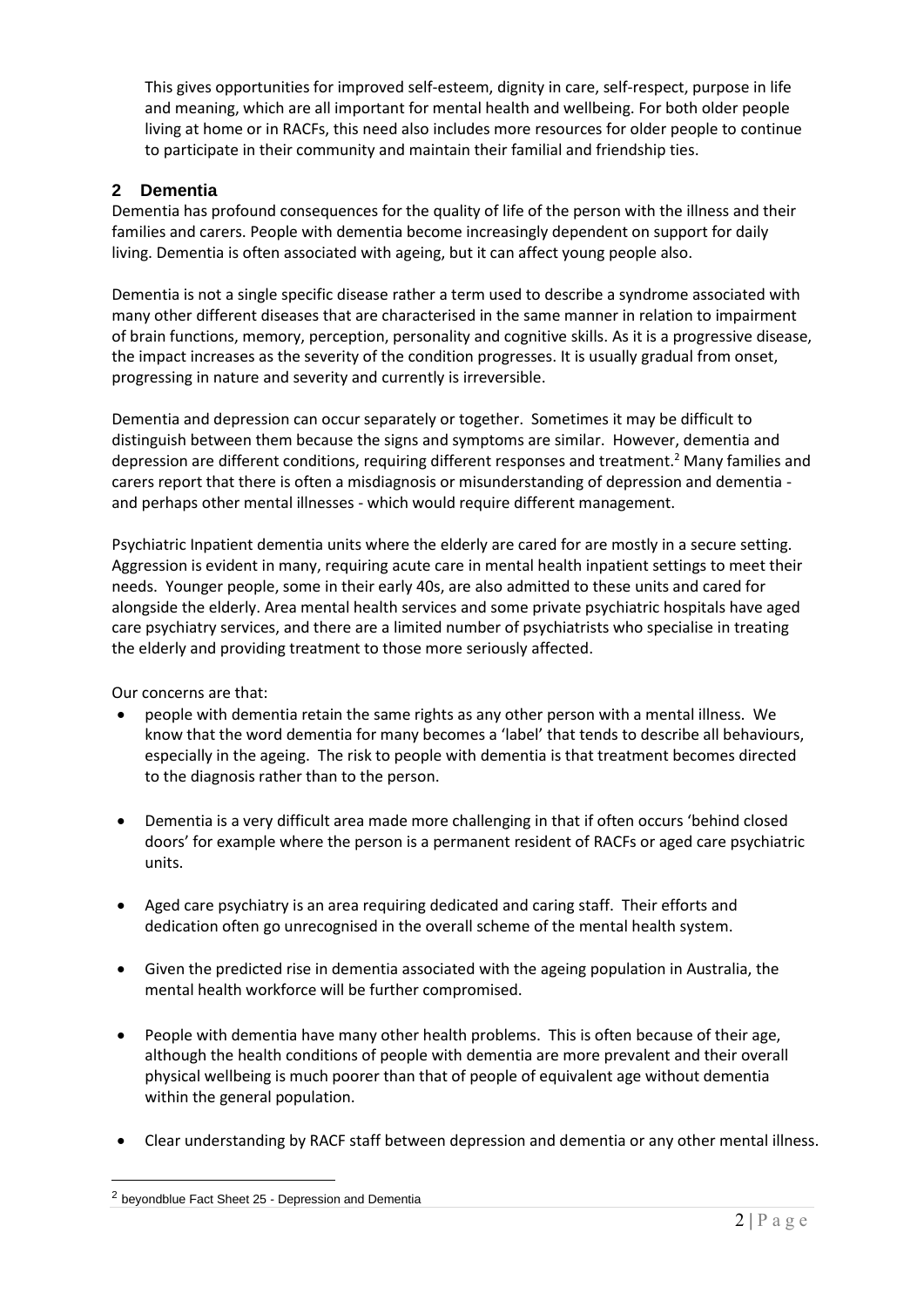- People with dementia must retain the same rights as any other person with a mental illness.
- People with dementia and their families and carers must be as informed as any other person with mental illness and their families and/or carers.

## **3 Chemical restraint in aged care facilities**

Lived Experience Australia fully supports the reduction and elimination in the use of chemical restraint in RACFs. We are concerned that chemical restraint is used as a mechanism to control, restrict or to address behavioural issues of aged persons.

Prescriptions for depression, anxiety or other psychotropic medications for existing mental illness should be administer in line with appropriate treatment. We know that 85% of residents in RACFs have a diagnosis of at least one mental health or behavioural condition. Depression is the most common mental illness in 47% of residents, while dementia has been diagnosed in just over half of the residents  $345$ 

- Any misuse of antipsychotic medications purely as a means to contain residents in RACFs, or as a convenience to workloads or as a consequences of staff shortages, must be abolished. Better resourcing of RACFs to provide least restrictive care is needed.
- Prescriptions for antipsychotic medications should be made by GPs to aged care residents with a formal mechanism for involvement of psychiatrists.
- The workforce must be expanded in the aged psychiatry area with positions made more readily available for trainee psychiatrists, psychologists, and mental health nurses etc.

## **4 Younger people with a disability and aged care residences**

This is an area which needs to be addressed as a matter of urgency. Lived Experience Australia does not believe that an aged care facility is an appropriate setting for younger people with disability to reside.

Purposed build facilities must be built for people where their disabilities can be dealt with in a respectful and dignified setting and mental health issues are detected early, with treatment and support provided by mental health specific clinicians.

## **5 An Innovative approach**

Lived Experience Australia wishes to raise an innovative approach in supporting people with mental health problems residing in aged care facilities. Employing peer workers in residential aged care facilities would be a new concept and new approach and we are not aware that this has been recommended previously but would ask the Royal Commission to investigate this with a view to a recommendation in this regard.

Not unexpectedly, as a relatively new occupational group, there is still a lack of shared understanding of the definitions, values, skills, practices, and challenges in peer work.

Lived Experience Australia actively supports the peer workforce in Australia. Peer work is a growing occupational group in the mental health workforce and has been reported to be growing at a faster rate than other disciplines in recent years.<sup>6</sup> Increasingly, peer workers are being employed within the

<sup>4</sup> Department of Health. People's care needs in aged care. Canberra: Commonwealth of Australia: 2018

<sup>3</sup> Australian Institute of Health and Welfare. Depression in residential aged care 200802012. Canberra: AIHW: 2013

<sup>5</sup> RANZCP Submission, Interim Report; April 2020

<sup>6</sup> *Peer Work in Mental Health*, IIMHL January 2013